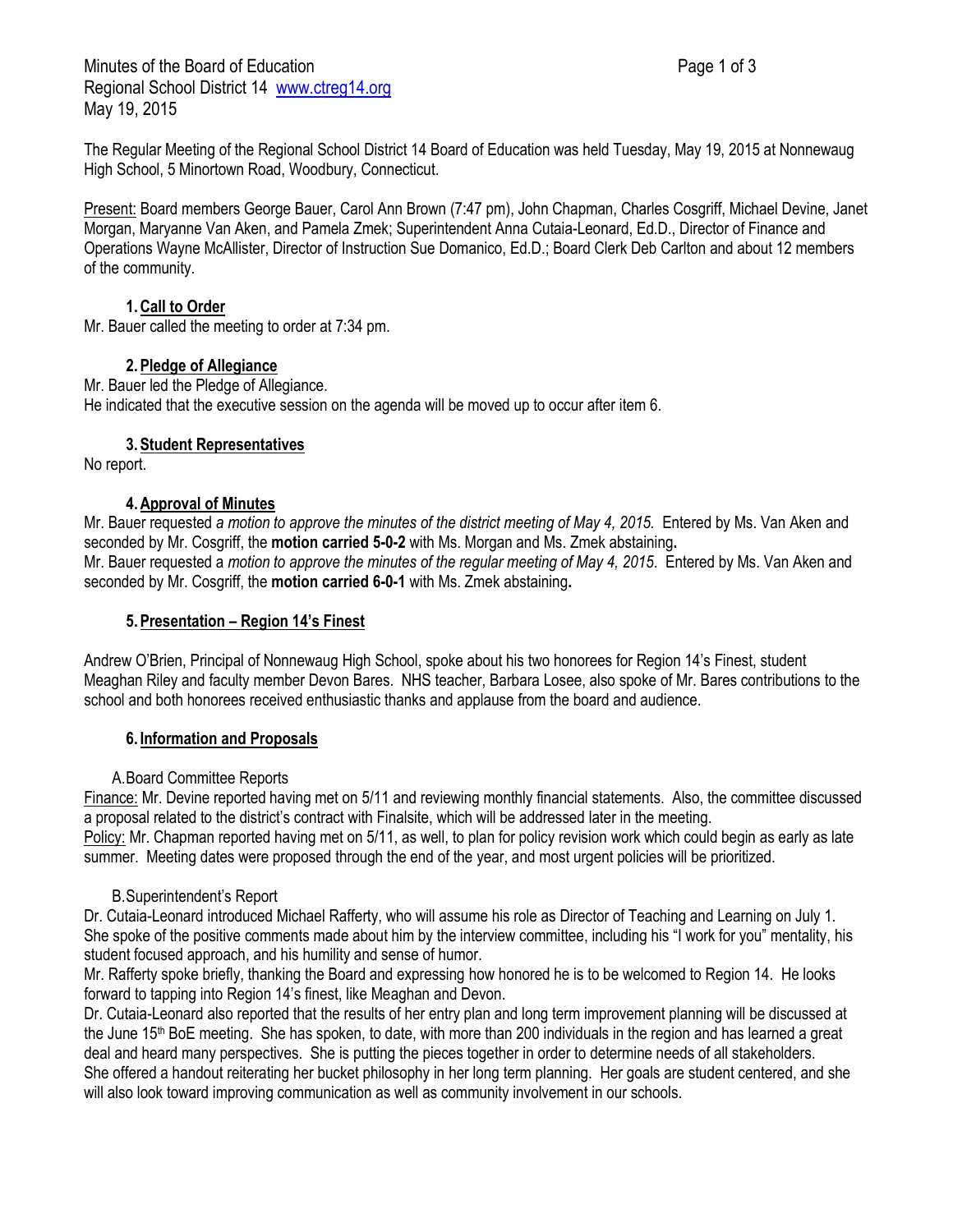Minutes of the Board of Education **Page 2 of 3** and 2 of 3 Regional School District 14 [www.ctreg14.org](http://www.ctreg14.org/) May 19, 2015

The handout included questions, and she wanted the board and audience to understand that student performance is not all about test scores, and test scores are not the only measure of student, or teacher, success. She hopes to show the benefit to the community of having an excellent school system.

Prior to 6/15, she urged board members to communicate to her any other priorities for the improvement plan.

C. Board chair's comments

Mr. Bauer informed the board that he is working with Sal Corda on topics for the retreat. He will forward them to the board.

# **7.Executive Session**

Mr. Bauer requested a *motion to enter Executive Session for the purpose of 1) discussion of the status of and strategy regarding pending and threatened claims concerning referenda, and 2) discussion of written communications protected by the attorney client privilege.* Entered by Mr. Devine and seconded by Mr. Cosgriff, the **motion carried 8-0.** The board entered executive session at 8:00 pm and returned at 8:34 pm.

Mr. Bauer read a prepared statement:

As most people know already, the Region 14 budget for the 2015-16 school year went to referendum vote on May 5, 2015, and the residents of Region 14 passed the budget successfully. The closing of the polls on May 5th also coincided with the official adjournment of the District Budget meeting that was initiated on the previous evening, May 4th, 2015 at 7:00 p.m. The District Budget meeting is a very short required proceeding, and involves the appointment of a moderator who reads a prepared statement regarding the upcoming vote, providing details of the budget amount, polling hours, etc... and then calls for a recess of the meeting to hold the vote the following day. During this meeting there are no vote or action taken. On the evening of May 4th, Mr. Paul Ciotti, a District Employee who was one of the few adults in attendance at the meeting, was nominated to be the moderator. At that time, it was not apparent to the Board that there was a problem with nominating Mr. Ciotti.

Subsequent to the meeting, it has been brought to the attention of the Board that this selection did not comply with statutes regarding town meetings since Mr. Ciotti was not a resident of Region 14. After consulting Region 14 Counsel, and with the full knowledge that both State Elections Enforcement Commission and the Town of Woodbury have expressly declined to intercede in this matter, the Board of Education considers this procedural matter to be closed. However, while this Board recognizes the error made in selection of the moderator, the work we are engaged in to revise and update Board policies gives us the opportunity to make consistent changes that reflect legal and procedural best practice moving forward. Unfortunately, certain individuals may seize upon this procedural error in order to further their own agenda to undermine and discredit the Board and Superintendent and try to plant the seeds of mistrust in our community. These are the kind of negative actions and motivations that even lead to burdening taxpayers with legal fees and draining resources from the educational needs of students. We believe as a board in continuous positive improvements and appreciate and understand the value of the resources the towns provide us to educate our students.

The board understands the trust and legal responsibilities the towns place in us. The Board's actions have been and will continue to be transparent and we appreciate the confidence and trust of the citizens of Region 14 as we continue our journey and aim for excellence together.

# **8.Privilege of the Floor**

Gary Suslavich, Woodbury, asked whether Mr. Bauer's statement was the belief of the whole board or just himself. If it is the board's collective statement, he hopes the board goes on record as a body, as it never has before, and says the law doesn't matter.

Barbara Perkinson, Woodbury, thanked Dr. Cutaia-Leonard for addressing the questions for her "bucket list" and feels this is a step in the right direction as far as letting the public know how the money is being spent. She hopes the bucket list will grow. Regarding Mr. Bauer's statement, she hopes it will be made public in the newspaper since there will still be people who don't understand. For future reference, she advised the board to review statutes regarding public hearings and district meetings.